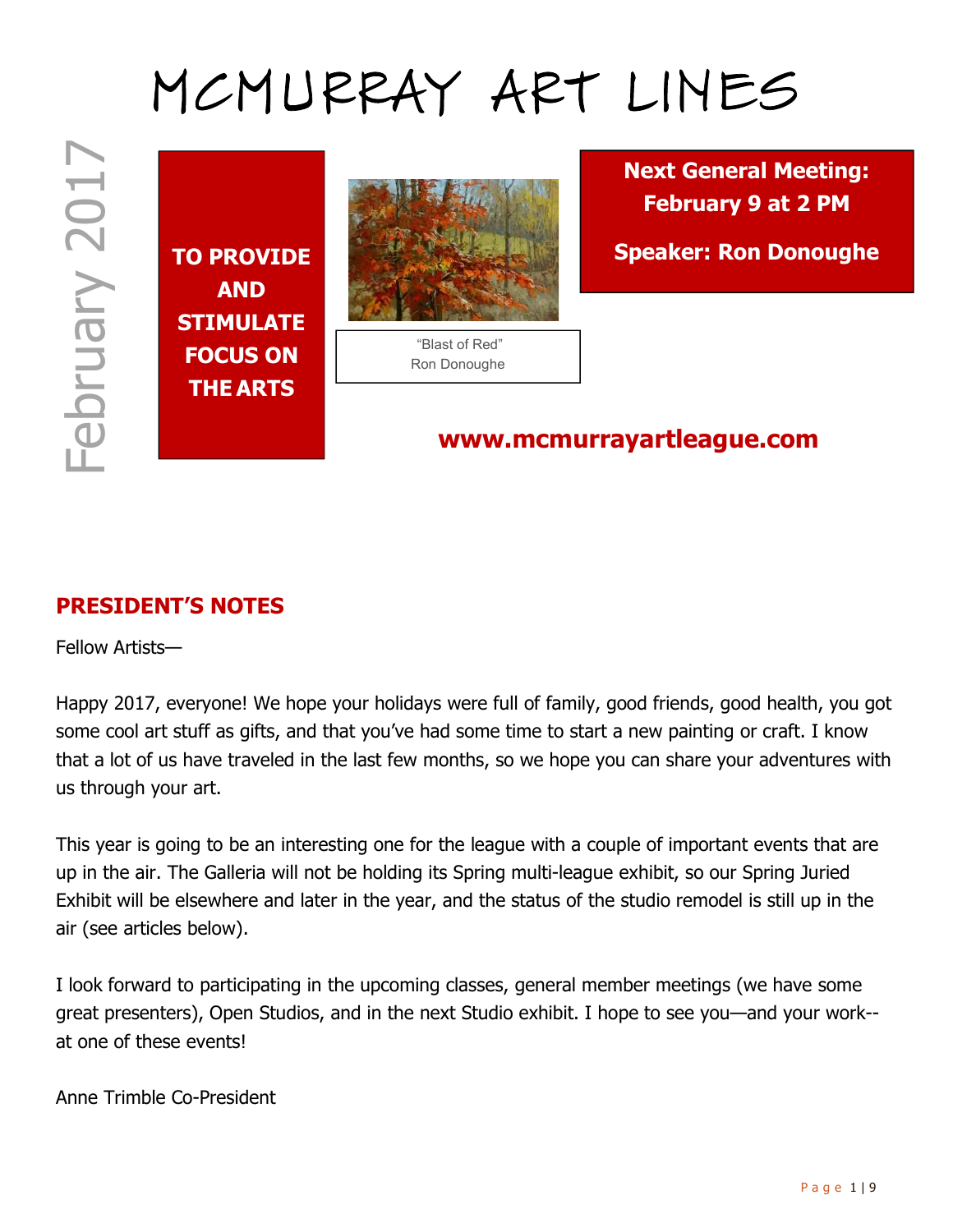# FEBRUARY SPEAKER

McMurray Art League Speaker for February 9<sup>th</sup>, 2017 will be Mr. Ron Donoughe.

Mr. Donoughe has been painting Western Pennsylvania for 30 years. He paints on location through all seasons in the plein air style, documenting the various textures of the region.

Ron's interest in plein art painting led to the formation of The Plein-Air Painters of Western Pennsylvania. The group meets informally to paint Pittsburgh from April through November.

Donoughe's work has been juried into many regional and national exhibitions and can be found in the collections of the Southern Alleghenies Museum of Art, The Duquesne Club, and The Westmoreland Museum of American Art.

Donoughe's book, 90 Neighborhoods of Pittsburgh, consist of his paintings and experiences. This book served as a catalog of Donoughe's exhibition held at the Pittsburgh Center for the Arts in 2015.

# FROM OUR CLASS COORDINATOR

Important Reminder: Registration for classes can be done on-line or by contacting our Class Registrar, Jean Kunz via e-mail at classregistrar@mcmurrayartleague.com or by phone at 412-831- 9992. Early registration is encouraged.

Suggestions for classes and questions regarding class content may be directed to Class Coordinator, Fred Kunz by phone 412-831-9992 (home) or 412-337-3366 (cell) if you have any questions, or via email at classcoordinator@mcmurrayartleague.com.

| <b>DATE</b>              | <b>INSTRUCTOR</b> | <b>MEDIUM/DESCRIPTION</b>                                                                             | <b>TIME</b>    | <b>MEMBERS</b><br><b>RATE</b> | <b>NON-MEMBER</b><br><b>RATE</b> |
|--------------------------|-------------------|-------------------------------------------------------------------------------------------------------|----------------|-------------------------------|----------------------------------|
|                          |                   |                                                                                                       |                |                               |                                  |
| 2017                     |                   |                                                                                                       |                |                               |                                  |
| Jan. 31, Feb.            | Jeannie McGuire   | Watercolor                                                                                            | $10:00 - 4:00$ | \$55/day                      | \$60/day                         |
| Apr. 5, 12               | Barry Jeter       | Watercolor (see MAL<br>website for outline and<br>supply list)                                        | $10:00 - 4:00$ | \$40/day                      | \$45/day                         |
| May 3, 10,<br>17, 24, 31 | Sue Levy          | Beginner-Intermediate<br>Watercolor (see MAL<br>website for artist info,<br>outline, and supply list) | $10:00 - 2:00$ | \$25/day                      | \$30/day                         |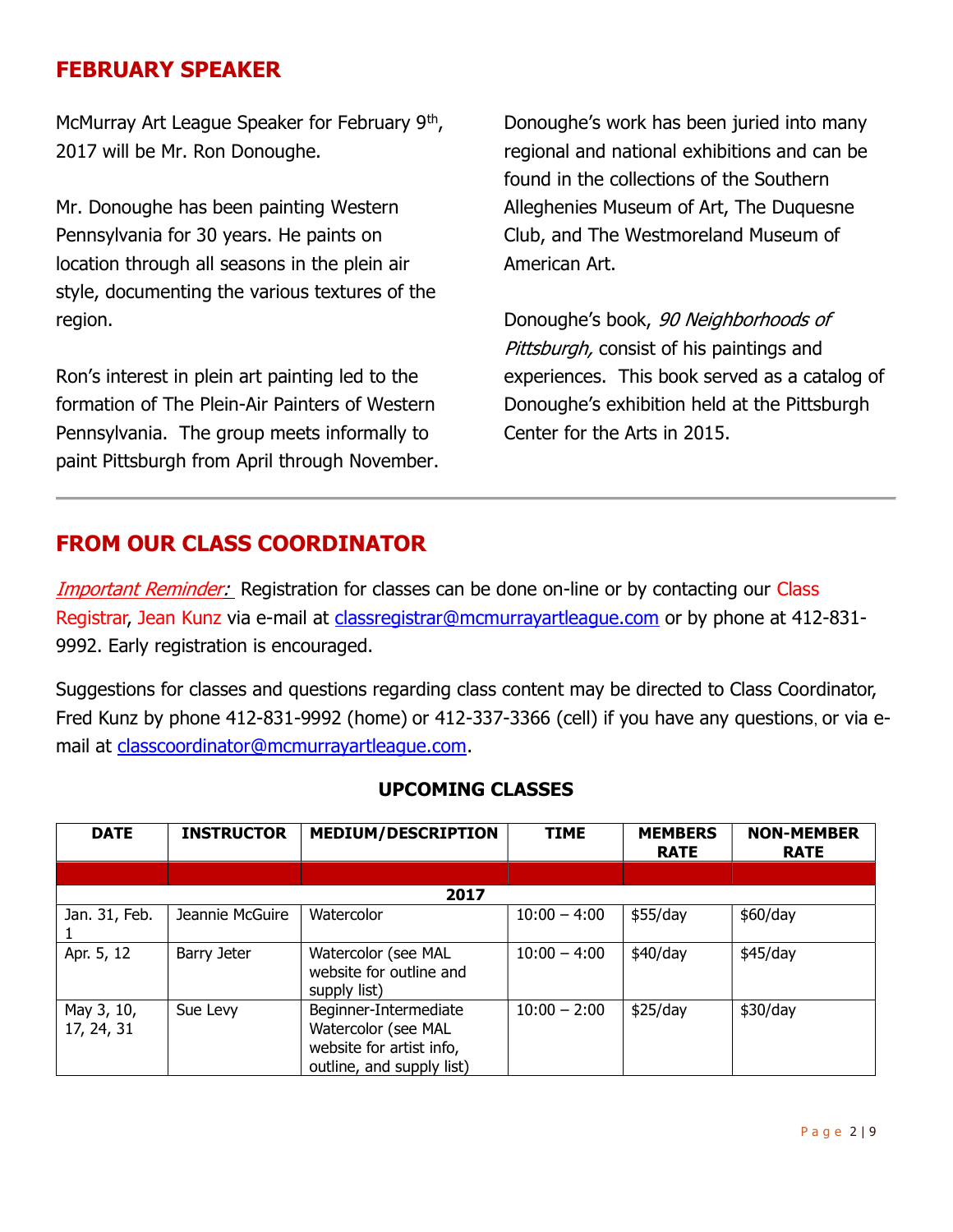# CONFIRMED MEETING DATES FOR 2017:

| <b>Board Meetings -</b><br><b>Mondays</b> | <b>General Meetings -</b><br><b>Thursdays</b> | <b>Speakers</b>           |
|-------------------------------------------|-----------------------------------------------|---------------------------|
| January 16, 2017 - 2:00 PM                | February 9, $2017 - 2:00$ PM                  | Ron Donoughe - Oil        |
| February $13 - 2:00$ PM                   | March $9 - 2:00$ PM                           | Marlene Boas - Creativity |
| March $20 - 2:00$ PM                      | April 13 - 7:00 PM                            | Ellen Gozion - Crankies   |
|                                           |                                               |                           |

# MARCH STUDIO SHOW – SHADES OF GREEN!

Please join us for the next MAL studio show titled, "*Shades of Green*", which will be hung on Thursday, March 23 and take down on Thursday, May 25.

The title of the show, "**Shades of Green**", means that the color green should appear in your work - trees, plants, flowers, landscapes, clothing, or green should be included in the painting concept, e.g. greed, money, St. Patrick's Day, all things Irish.

Drop off your work at the studio from 5:00- 6:00 pm on March 23. Pick up of work in the current show "*Multiples*" is on the same day and same time.

If you're not able to drop off work then, please contact Co-Chairs Michalina Pendzich or Linda Saksa to arrange an alternate drop off time.

Work in this show should be framed, wired and ready to hang. Every artist can enter up to 3 pieces.

Please register for the show and send tag information (title, medium and price) to Linda Saksa, saxa3@msn.com or Michalina Pendzich, mpendzich54@yahoo.com by Thursday, March 16.

We hope that you'll take part in the show and share your work with other members.

# SHADES OF GREEN RECEPTION

MAL will host an open house reception on Friday, March 4th from 6-8 pm to welcome "*Shades of Green*" to our studio walls!

It is so exciting to see all the new art work displayed and so insightful to talk to the artists about their work and ideas for future projects.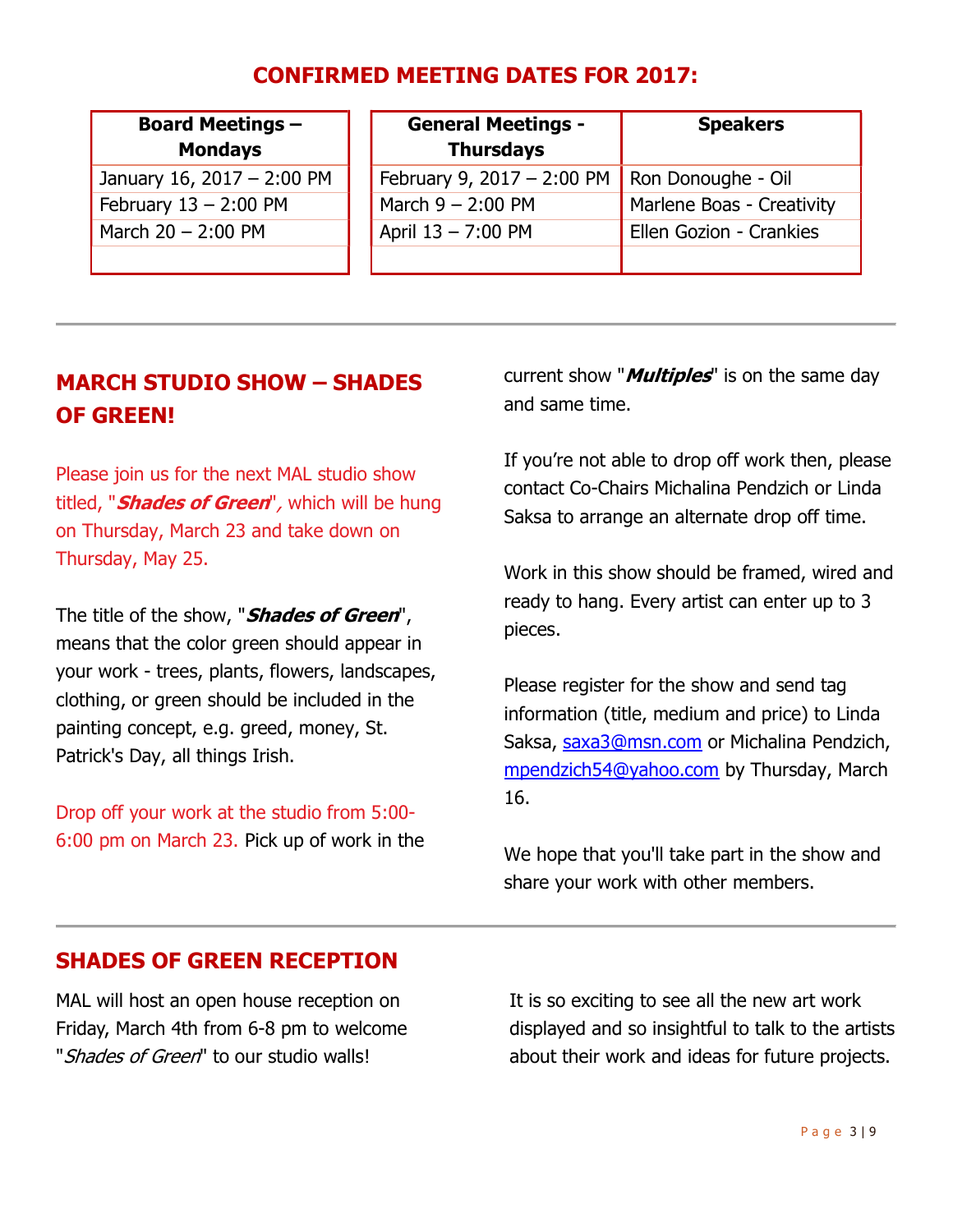Please spread the word to your family and friends. Everyone is welcome. MAL will provide light refreshments.

Anyone who would be able to help with this event please contact Darla Tsupros at derpla115@gmail.com or by phone at 412-997- 0833.

# SPRING SHOW

MAL is sorry to announce that the Galleria has cancelled the annual Spring Art Exhibition due to lack of staff.

We are working on holding our own juried show in May.

We could have it in our own studio but we would have to cancel any classes during the show plus the exposure at a place with continued foot traffic helps with sales.

We are searching for an alternative site to hold it on our own.

Several locations are on our radar;

- Peters Township Library
- Peters Township Community Center
- Lois Guinn Studio
- Judy's Java at Rutherford Shopping Center
- Canonsburg Library
- Art Smith in Mt. Lebanon

The ideal place should have easy access with ample parking and considerable foot traffic.

Another consideration is how much commission the facilitator wants from our sales.

Any suggestions are welcome to president@mcmurrayartleague.com

MAL is looking for co-chairs. We need 2 cochairs for the event. Carmen DeGiacomo has committed to co-chair if it is in May and we still need one more volunteer.

Please contact president@mcmurrayartleague.com if you are able to help.

# PETERS TOWNSHIP LIBRARY EXHIBITS

From now to March 8, THE PHOTOGRAPHY CLUB is exhibiting at the PT library. On Wednesday, March 8 at 9:30 am plan to bring your paintings for MAL's next library show. The theme is "Bright Beginnings." Contact Sandy Conley conley1973@verizon.net by March 5 to register for the show. Provide title, medium and price for your art. Each artist can exhibit up to 3 pieces. McMurray Art League has been exhibiting at the library for many years. The current exhibit space is bright and your work will be showcased beautifully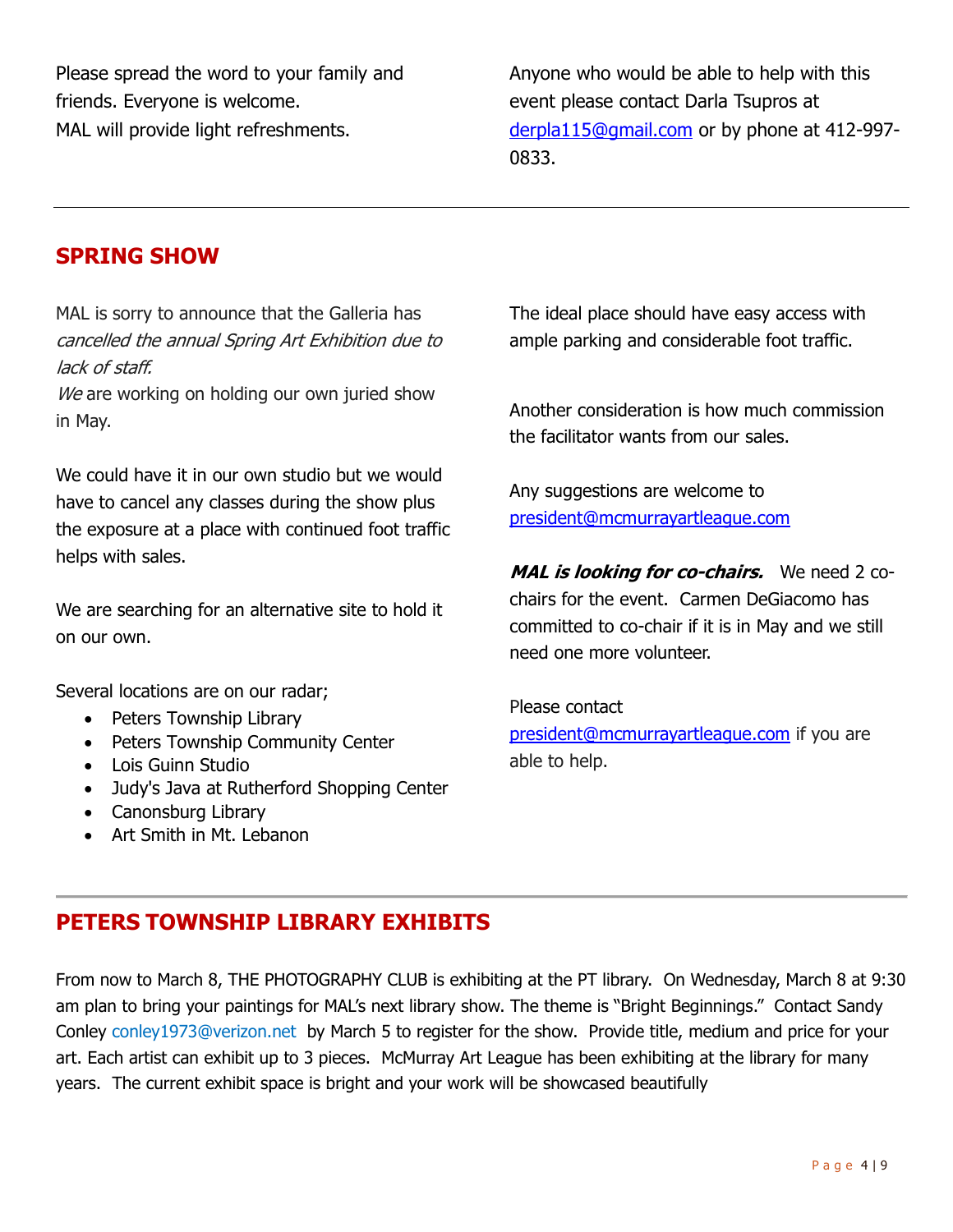| <b>SHOW DATES</b>       | <b>THEME</b>             |  |  |
|-------------------------|--------------------------|--|--|
|                         |                          |  |  |
| Jan. 11 - Mar. 8, 2017  | Photography Club Show    |  |  |
| Mar. 9 – Apr. 26, 2017  | <b>Bright Beginnings</b> |  |  |
| Apr. 26 - Jul. 26, 2017 | Window On The World      |  |  |
| Jul. 26 - Oct. 25, 2017 | <b>Unexpected Drama</b>  |  |  |
| Oct. 25 - Jan. 10, 2018 | <b>Favorite Pastime</b>  |  |  |

# WATERCOLOR COLLAGE CAFÉ

On Wednesday, March 15, 10:00 am -2:00 pm, join fellow MAL members in creating a watercolor collage.

Watercolor collage is a bit different from traditional collage. The process starts with white or natural Japanese paper which you stain (color) using your watercolors. The stained paper is then used to create a collage on a piece of illustration board or other stiff background. Once the paper is glued to the board using matt medium or glue, it can be painted over, more paper applied etc. You get the idea.

The result is a richly textured, beautifully colored image.

Jan Pini and Michalina Pendzich will lead the Cafe and will provide a packet of Japanese paper for all attendees for \$5.00-\$10.00. If you have your own white or natural Japanese paper feel free to bring it to the class.

You will also need an 11"x 15" piece of illustration board, watercolors, brushes, palette, matt medium or plain white glue and a reference photo or idea.

We hope you can join us. Register online at the MAL website. Cost for the cafe is \$3.00.

If you have any questions contact Jan, janpini@verizon.net, or Michalina, mpendzich54@yahoo.com. Hope to see you at the studio!

## UPDATE ON STUDIO RENOVATIONS

Jim Storer, our contact from Mosites, gave us this information:

> As of January 9<sup>th</sup> Cedar's Restaurant has the lease amendment for their consideration. Jim Storer is waiting for Cedar's response.

When/if things start to get put into motion he will email us a schedule. Until then everything is in a holding position.

In the meantime, we are cleaning and organizing the back storage room so it will be an easy transition. We will hope for the best!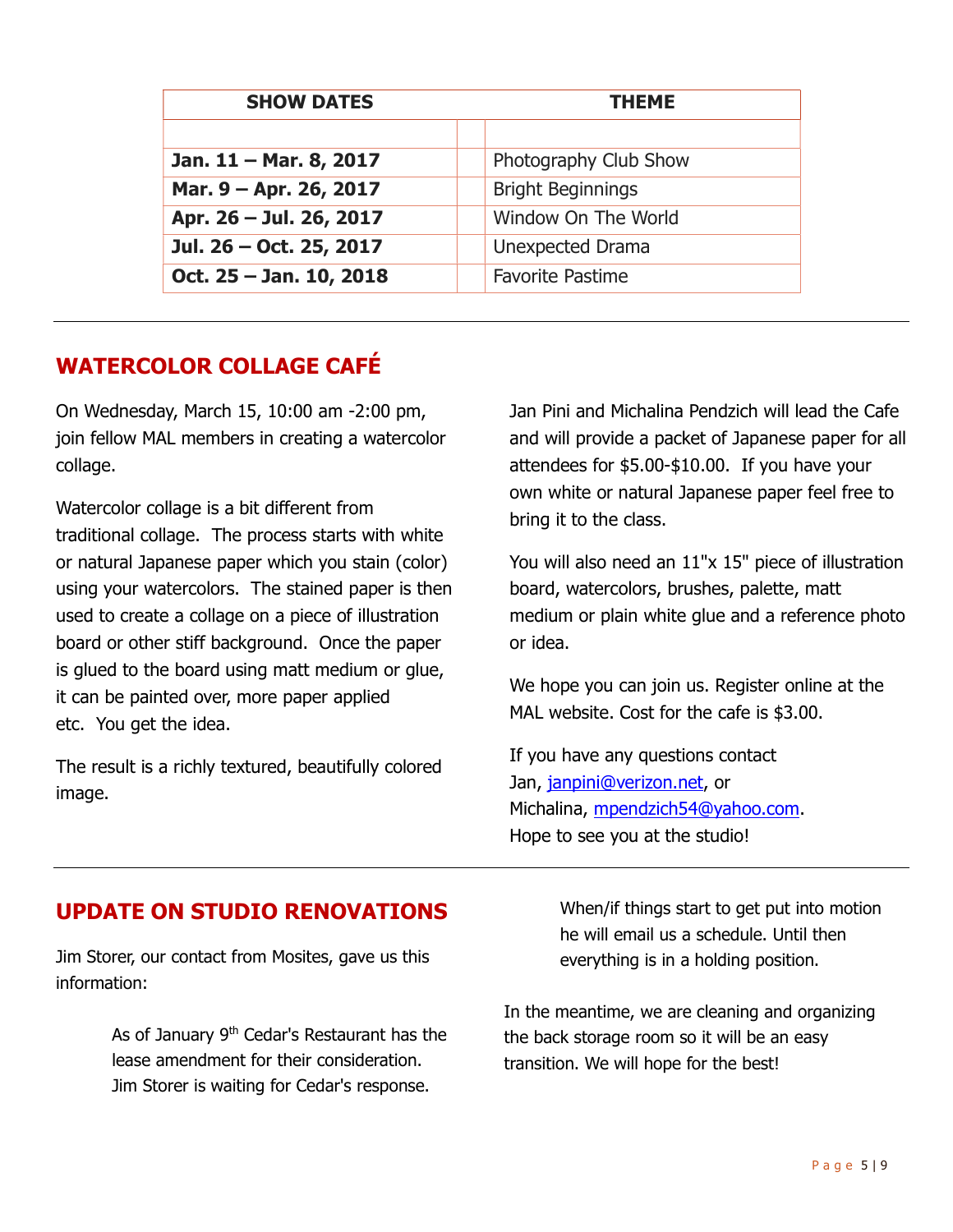### NOMINATIONS 2017-2018

It's time to get involved! Following are open positions in MAL leadership. For our organization to continue to provide outstanding opportunities for artists, we need your support! Please review the following MAL Leadership **OPEN** positions, and consider becoming a nominee for one of these positions: (Contact nominating committee members, Susan Levy by email: stlevy1@icloud.com, or by telephone: 412-276-0767, or Leslie Baldwin by email: lesbld@verizon.net, or by telephone: 412-788- 0525).

Co-Presidents: Anne Trimble, OPEN Co-Vice Presidents: Carmen DiGiacomo, OPEN Hospitality Chair: OPEN Membership Chair: OPEN Newsletter: OPEN (The Newsletter chair will provide WORD template for new chairperson.) Spring Show Chairs: **OPEN** (Venue to be determined - time of show: in May) Standards Committee: 1)Judy Lauso, 2)Karen Vituccio, 3)OPEN, 4)OPEN

#### NEWS FROM OTHER LEAGUES

#### WHITEHALL ARTS

Although a small league, Whitehall Arts is thriving through its many exhibits in prominent places. Last year the group exhibited at St. Clair Hospital, Shadyside Hospital, Jewish Community Center and The Galleria.

Currently, the group has an exhibit at West Penn Hospital through February with plans for Magee Hospital May and June of this year.

President is Diane Murray and new members are welcome.

#### PITTSBURGH PASTEL ARTISTS LEAGUE

Dedicated to the promotion of pastels as an art form and to learning more through workshops, the group meets at least twice a year. A meeting at Nan Hought's home in Bradford Woods (Jan. 31) will be a potluck lunch get together and showing of current art work by members.

If you wish to join or find out more go to their website on Wild Apricot. (Pittsburgh Pastel Artists League) An exhibit at Artsmith's is planned for April.

#### PITTSBURGH WATERCOLOR SOCIETY

Screening for new members will be March 12, 2017 at 2 pm in the Chapel Room of Sixth Presbyterian Church, 1688 Murray Avenue, Pittsburgh PA 15217.

Prospective members should go on website for registration. Plan to have three pieces of watercolor art that show consistency of style.

Some Mc Murray members have received honors or are having exhibitions: Gina Judy's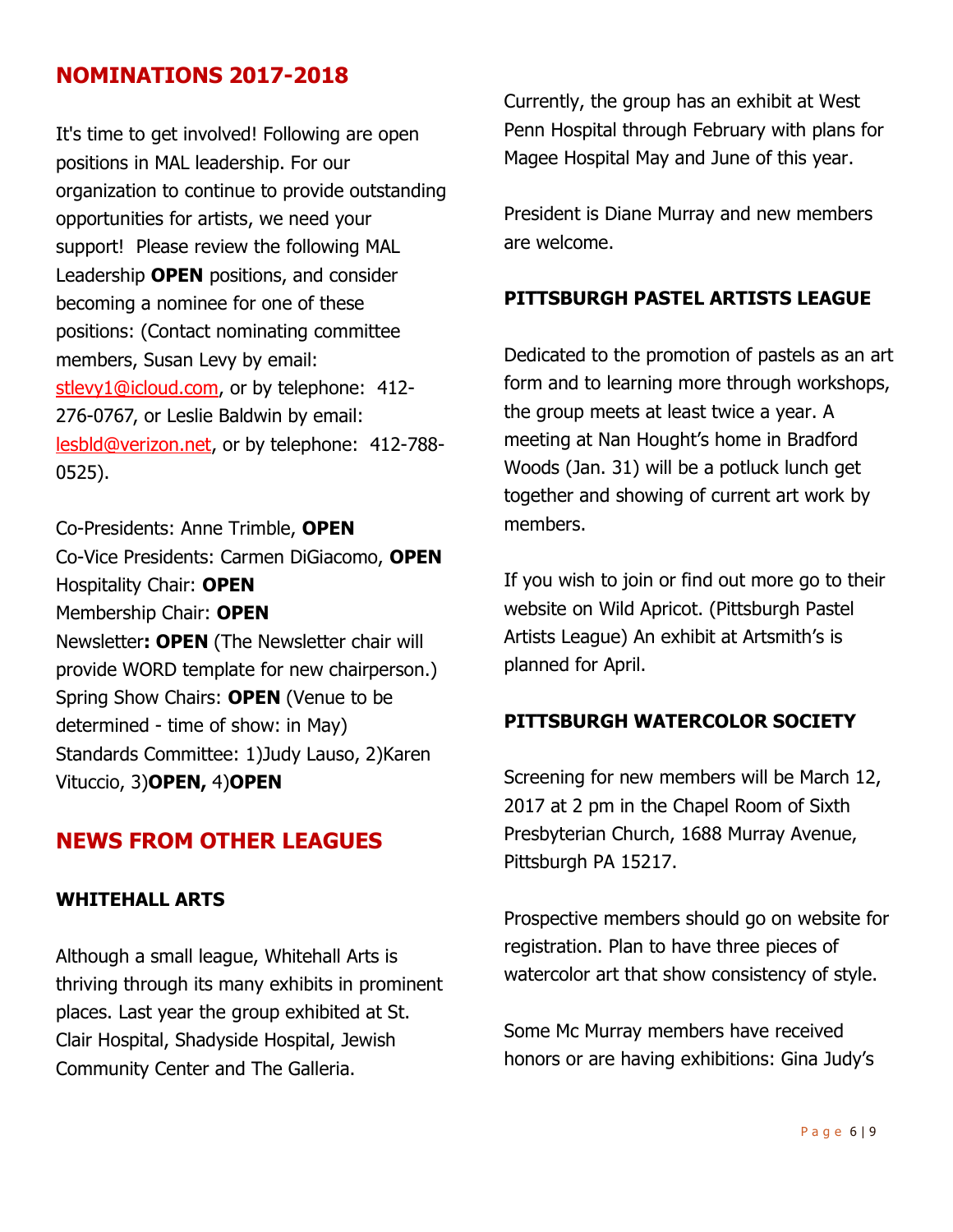watercolor, The Sitter, was on display as the Best of Show in the Southeast Ohio Watermedia Society Juried Exhibit in Zanesville Museum of Art. The Sitter has also been accepted into the Elk River Arts Alliance International Show to be a City Hall in Blaine, Minnesota from Jan 31-March 30, 2017.

Some members who have won awards in 2016 with Pittsburgh Watercolor Society are Gina Judy, Jeenie Nickolls, Fran Marze, Leslie Baldwin, and Michalina Pendzich.

MAL member Renee Keil will be having a solo exhibit at the Square Café in April.

#### NEW MEMBERS

#### December 2016

| <b>Richards, Judy</b> |    | (Nickname) 412-home |                     | jud8rich@gmail.com |
|-----------------------|----|---------------------|---------------------|--------------------|
| 625 Primrose Lane     |    | Spouse              | 281-324-2616 AC, WC |                    |
| Cannonsbug            | PA | 15317               | Orgs per directory  |                    |
|                       |    |                     |                     |                    |

#### January 2017

| Petrozza, Mark<br>7053 Clubview Drive Spouse - Dorothy<br>Bridgeville             |    | 412-926-7846<br>PA 15015 |                                  | mzza49@gmail.com<br>ac,ch,pa,wc                     |
|-----------------------------------------------------------------------------------|----|--------------------------|----------------------------------|-----------------------------------------------------|
| Blasch, Stephanie 724-503-9376 stephanieblasch@gmail.com                          |    |                          |                                  |                                                     |
| 209 Valley Rd<br>Eight-Four                                                       |    | Matt<br>PA 15330         | 412-cell                         | ac,ch,cp,gr,mm,oi,wc                                |
| Bryan, Stephanie Steph<br>168 Lakeview Dr<br>McMurray PA 15317 Orgs per directory |    | 724-263-5625             |                                  | sbryan50@live.com<br>ac,ca,ch,cp,da,mm, ph,wc,wo    |
| <b>Morreale, Nancy</b><br>105 Meadowbrook Ci Chuck<br>Venetia                     | PA | 15367                    |                                  | 724-941-5419 chasmorreale@verizon.net<br>DA, EP, PH |
| Roseborough, Elizabeth<br>217 Cherokee Rd<br>Pittsburgh PA 15241 USCLA            |    |                          | 412-613-4427 WC                  | 412-854-2426 erosie5@aol.com                        |
| Van Cara, Flo<br>2510 Boyce Plaza Rd, #309<br>Pittsburgh<br><b>PA</b>             |    | 15241                    | 412-352-1665 AC, OI, WC          | flo2510@comcast.net                                 |
| <b>Wettach, Bette Jane</b> (BJ)<br>100 Adams Ave, #324 Tom<br>Pittsburgh          | PA | 15243                    | 412-389-5806 OI, PA, WC<br>PghSA | 412-489-3692 bjwettach@gmail.com                    |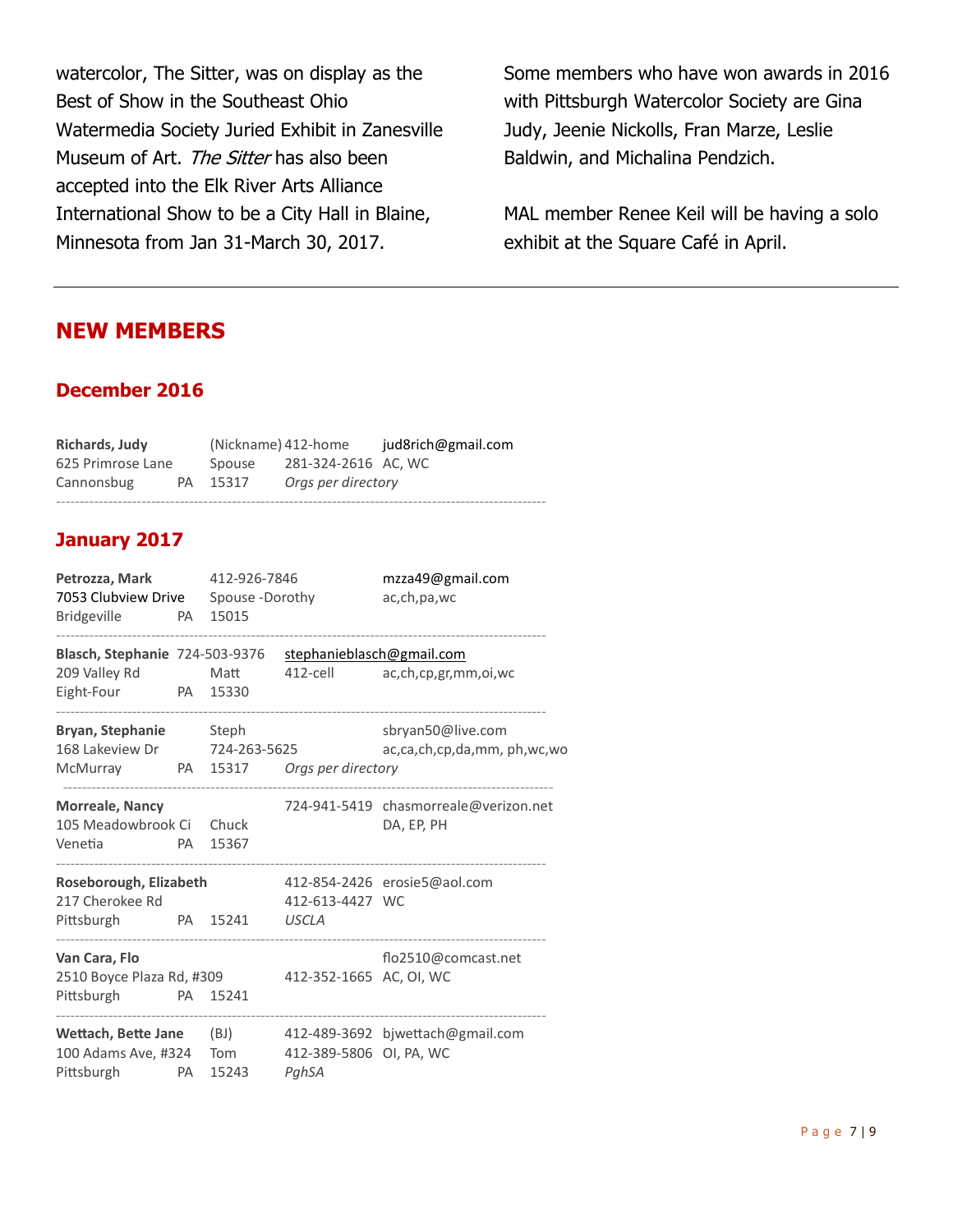------------------------------------------------------------------------------------------------------- Current membership count as of 1/7/17 114 current active members 40 – Overdue renewals 38 – Lapsed

(155 total)

# OPEN STUDIO

It's time again to begin Open Studio. The MAL Studio space will be available to us on the following dates through February and March. Please mark your calendars accordingly.

Wednesdays - February 15, 22 and March 01, 08, 22, 29 from 10:00 am - 2:00 pm. Please note the omission of March 15 due to a scheduled CAFÉ.

Open Studio gives members an opportunity to work on their own individual art projects in the

# ARTISTIC YOU

The artistic you painting class was a success with 16 artists participating. Fun was had by all as they laughed, drank, and completed a winter wonderland 16 x 20 original painting.

Thanks to all that helped to make it a great evening.

company of other MAL members. We exchange ideas, offer tips on technique, discuss new art products, encourage one another and if requested, give friendly critique.

Put Open Studio on your calendars and come join us! It's fun and a great opportunity to meet, paint and share with other art league members.

Fee of \$3 goes toward MAL expenses. Don't forget to bring your lunch!

# THERESA BOZZO UPDATE

Many folks have been asking how Theresa Bozzo has been doing. She had surgery a couple of weeks ago, spent a few days at Kane Rehabilitation, and is now home, improving daily. Hopefully she'll be out and about soon, taking classes and attending meetings at the studio. She would love to hear from fellow MAL members (412-429-1619)—she misses us all!